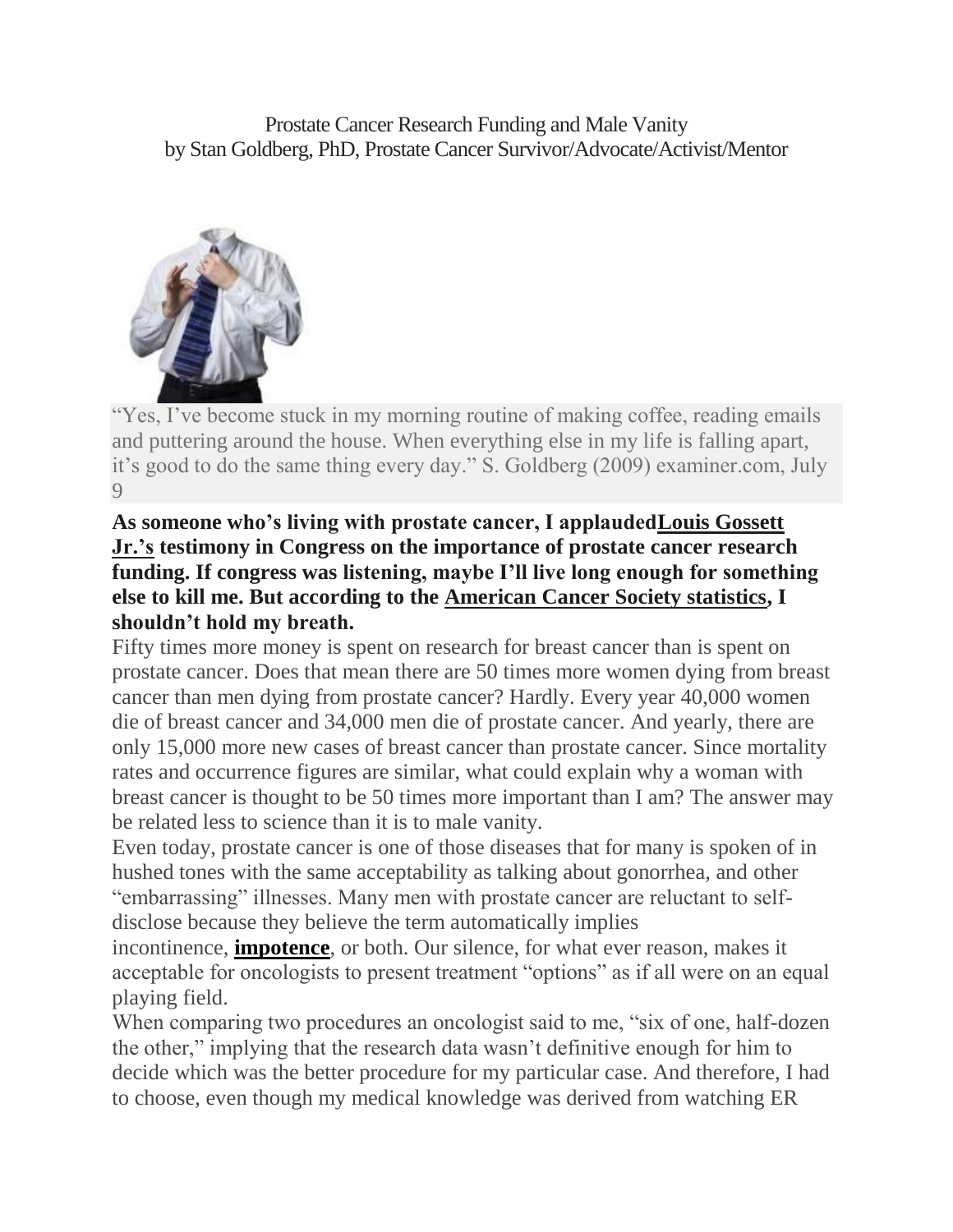on **[television](http://stangoldbergwriter.com/about/prostate-cancer-research-funding-and-male-vanity/)**. I responded with "So the only way you and I will know if I made the right decision is if I live?" My smart-ass question was met with an embarrassed silence.

# While well-known figures such as **[Louis Gossett Jr., Senator Christopher Dodd,](http://www.healthdiaries.com/famous-prostate.htm)  [Ambassador Colin Powell, Harry Belafonte, Senator Bob Dole, Louis](http://www.healthdiaries.com/famous-prostate.htm)**

**[Farrakhan, and Robert Goulet,](http://www.healthdiaries.com/famous-prostate.htm)** have courageously discussed their prostate cancer, other less well-known men have not. Many of the 2 million are afraid that**[the general](http://stangoldbergwriter.com/about/prostate-cancer-research-funding-and-male-vanity/)** public (and especially women) will look at us and see only reduced sexuality and incontinence, whether or not it's present and how mildly we might experience either.

I believe our fears parallel those experienced by women 20, 30, or 40 years ago when they received a diagnosis of breast cancer. We need to take a lesson from them. As they stopped looking at themselves as the disease, they took an active stand against it. On **[the internet](http://stangoldbergwriter.com/about/prostate-cancer-research-funding-and-male-vanity/)** I typed in "breast cancer fundraising March, 2010." Just on the first 50 search pages, I found 70 events in 27 different states for March. When I substituted "prostate" for "breast" I found a pitiful 10 events in 8 states.

Maybe women are better organizers than we men. Maybe they are more likely to sponsor philanthropic events. Maybe they are more giving. Or maybe there is a reason that is more fundamental and related to our notions of what defines a "real man." Our fears about real and perceived sexuality have consequences far beyond our own lives. Our silence perpetuates an inexcusable lack of research **[funds](http://stangoldbergwriter.com/about/prostate-cancer-research-funding-and-male-vanity/)** that not only may effect the length of my life, but millions of men who read this article, their sons, and male progenies that follow them. Women have known for a long time that self-worth is not related to the presence or absence of breasts. I think men need to understand that our value as human beings has nothing to do with what happens below our belts.

*copyright 2010 Stan Goldberg, [stangoldbergwriter.com](http://stangoldbergwriter.com/)*

*This article can be reproduced and distributed without charge for any noncommercial project if the source is provided.*

**Share this:**

4 comments

1.



**[Kirk](http://stangoldbergwriter.com/prostate-cancer-research-funding-and-male-vanity/) [April 21, 2011](http://stangoldbergwriter.com/about/prostate-cancer-research-funding-and-male-vanity/#comment-1860)**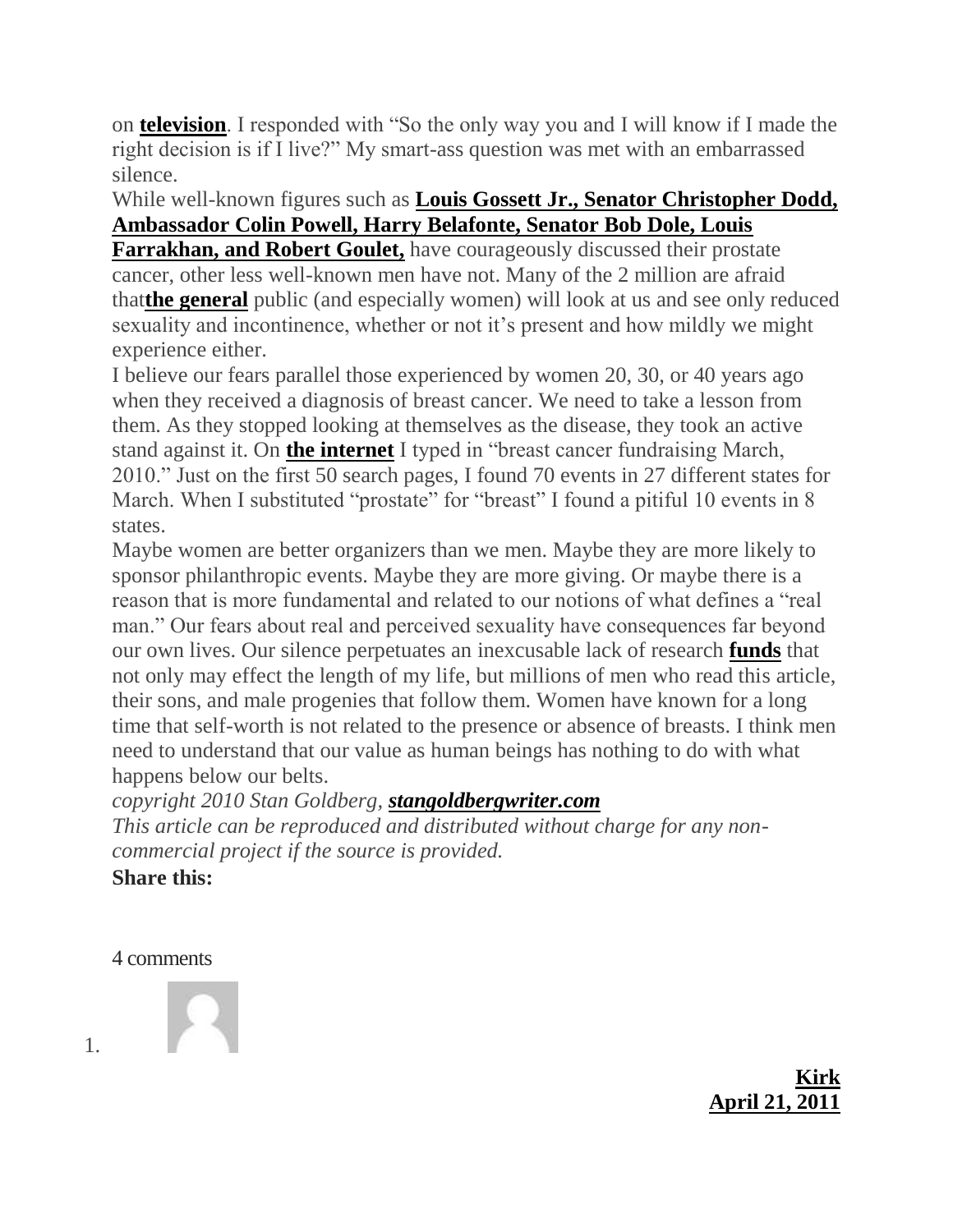I hope truly that men will start standing up as well as, women, who have lost or have fathers, sons, uncles, etc, who have been diagnosed or getting treated for prostate cancer to stop standing and fighting for the right to be heard and have equal justice in have prostate cancer, out and about, it is sad that say, if someone saids, what are the colors or color of Prostate Cancer Month, most people could not even tell you, how insulting that is, but if you say, Breast Cancer, it seems like, 90 percent plus know pink is associated with Breast Cancer Colors.

#### **[Reply](http://stangoldbergwriter.com/about/prostate-cancer-research-funding-and-male-vanity/?replytocom=1860#respond)**

o



## **[Stan Goldberg](http://www.stangoldbergwriter.com/) [April 21, 2011](http://stangoldbergwriter.com/about/prostate-cancer-research-funding-and-male-vanity/#comment-1861)**

Hi Kirk, Very wise words. Take Care, Stan **[Reply](http://stangoldbergwriter.com/about/prostate-cancer-research-funding-and-male-vanity/?replytocom=1861#respond)**



2.

#### **[Charles \(Chuck\) Maack](http://www.theprostateadvocate.com/) [January 24, 2012](http://stangoldbergwriter.com/about/prostate-cancer-research-funding-and-male-vanity/#comment-4638)**

Hello Stan….we've exchanged emails in the past. I suspect that because our men's Prostate Cancer disease occurs more often in men with more advanced age, compared to Breast Cancer that can occur in women at younger age, that many such men don't have the energy to get involved at the levels necessary to "rock the boat" to encourage additional funding for Prostate Cancer research. They are more involved in surviving. But you also nailed it with men thinking that their penis is the full extent of their manhood, and want no one to be aware that they may be experiencing erectile or any other dysfunction "down there." And, sadly, too many men that are fortunate enough to catch their cancer early enough for its eradication with treatment, and despite having sought out those of us who provide support, education, and mentoring to help them through the initial scare, are never seen again to even support Prostate Cancer awareness, let alone increased funding for research.

# **[Reply](http://stangoldbergwriter.com/about/prostate-cancer-research-funding-and-male-vanity/?replytocom=4638#respond)**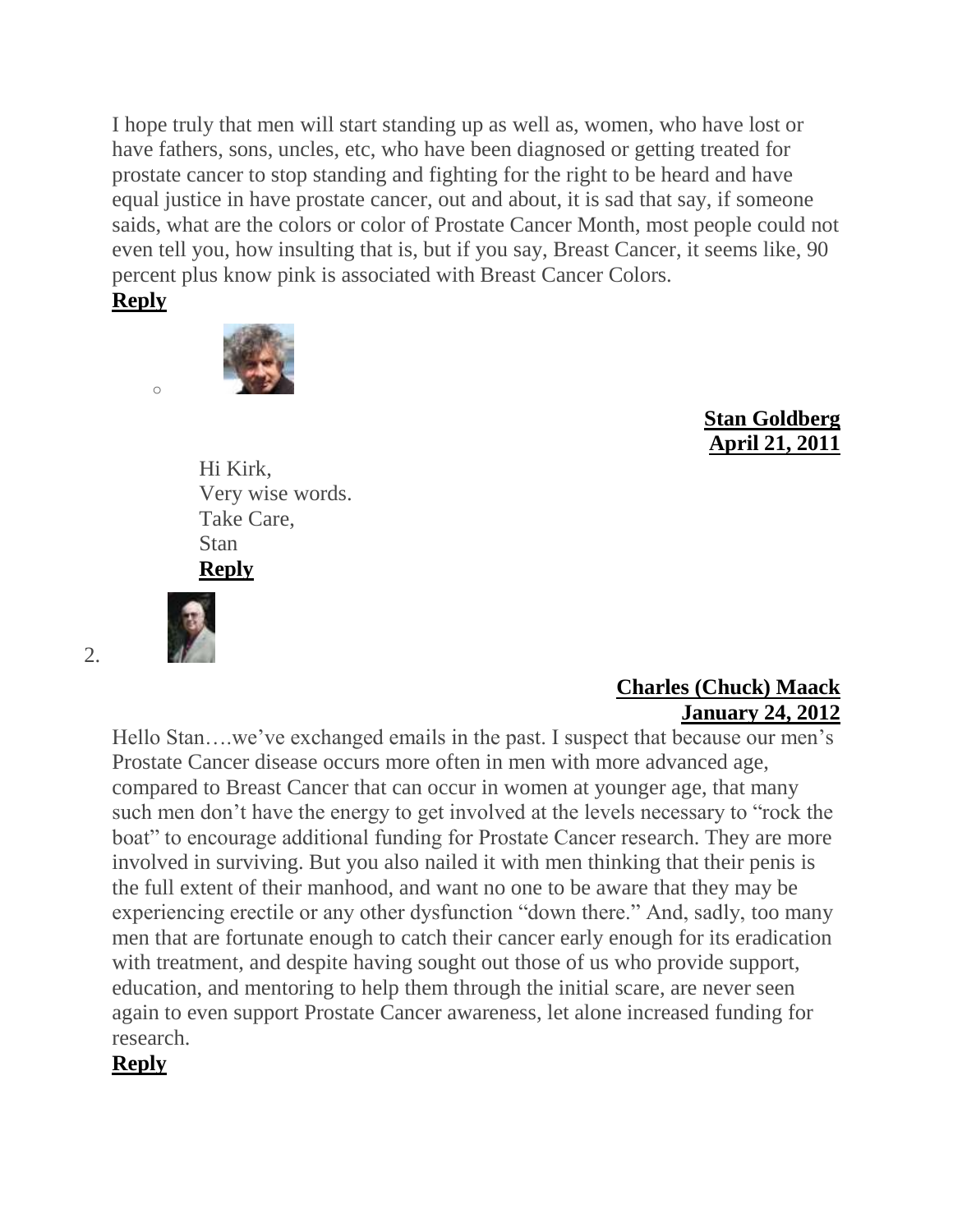

### **[Stan Goldberg](http://www.stangoldbergwriter.com/) [January 25, 2012](http://stangoldbergwriter.com/about/prostate-cancer-research-funding-and-male-vanity/#comment-4639)**

Hi Chuck,

I think age is definitely a variable. But I was struck by a more open attitude by men in the UK. When I was doing research for the article, I began looking for sites and organizations that either were supportive, such as**[advancedprostatecancer@yahoogroups.com](mailto:advancedprostatecancer@yahoogroups.com)** and groups that in any way were supporting fundraising events for research. Without a doubt**[advancedprostatecancer@yahoogroups.com](mailto:advancedprostatecancer@yahoogroups.com)** is the best source for factual and supportive information for men regardless of the extent of their prostate cancer. And I thank you and others for that. It's a group I suggest to anyone with prostate cancer regardless of it's severity and also a site their loved ones should look at.

Unfortunately, I think for some men, the "advanced" part of the title may scare them away–because of their fears and how they want to label their disease. I've come up against that when I've recommended the site. On the fundraising. The UK's fundraising efforts on behalf of prostate cancer seem to be light years ahead of us–not necessarily in terms of the amount of money raised, but in the number of organizations involved. Maybe it had to do with "moustache" month (their prostate cancer awareness month) but the number of fundraising efforts (those that I found doing an internet search) were 10 times higher than here in the states.

When I wrote my memoir, **[Lessons for the Living](http://stangoldbergwriter.com/about/lessons-for-the-living/excerpts/)**, which chronicles four years of my life as a hospice volunteer (it's been 8 years now and I still volunteer) where I talk about my prostate cancer and the people I served, most comments at my presentations were about the deaths of others; rarely did anyone ask about my prostate cancer. It will be interesting to see if people are just as reluctant to bring up the topic with me in my new book on caregiving,**[Leaning Into Sharp](http://stangoldbergwriter.com/about/lessons-for-the-living/excerpts/) Points**, which includes caring for those who have prostate cancer.

Anticipating that it will be, I'm writing a novel in which one of the main characters is dying from prostate cancer. I've always found stories to be less threatening for people to deal with difficult topics. Thanks again for your comments and involvement

in**[advancedprostatecancer@yahoogroups.com](mailto:advancedprostatecancer@yahoogroups.com)**.